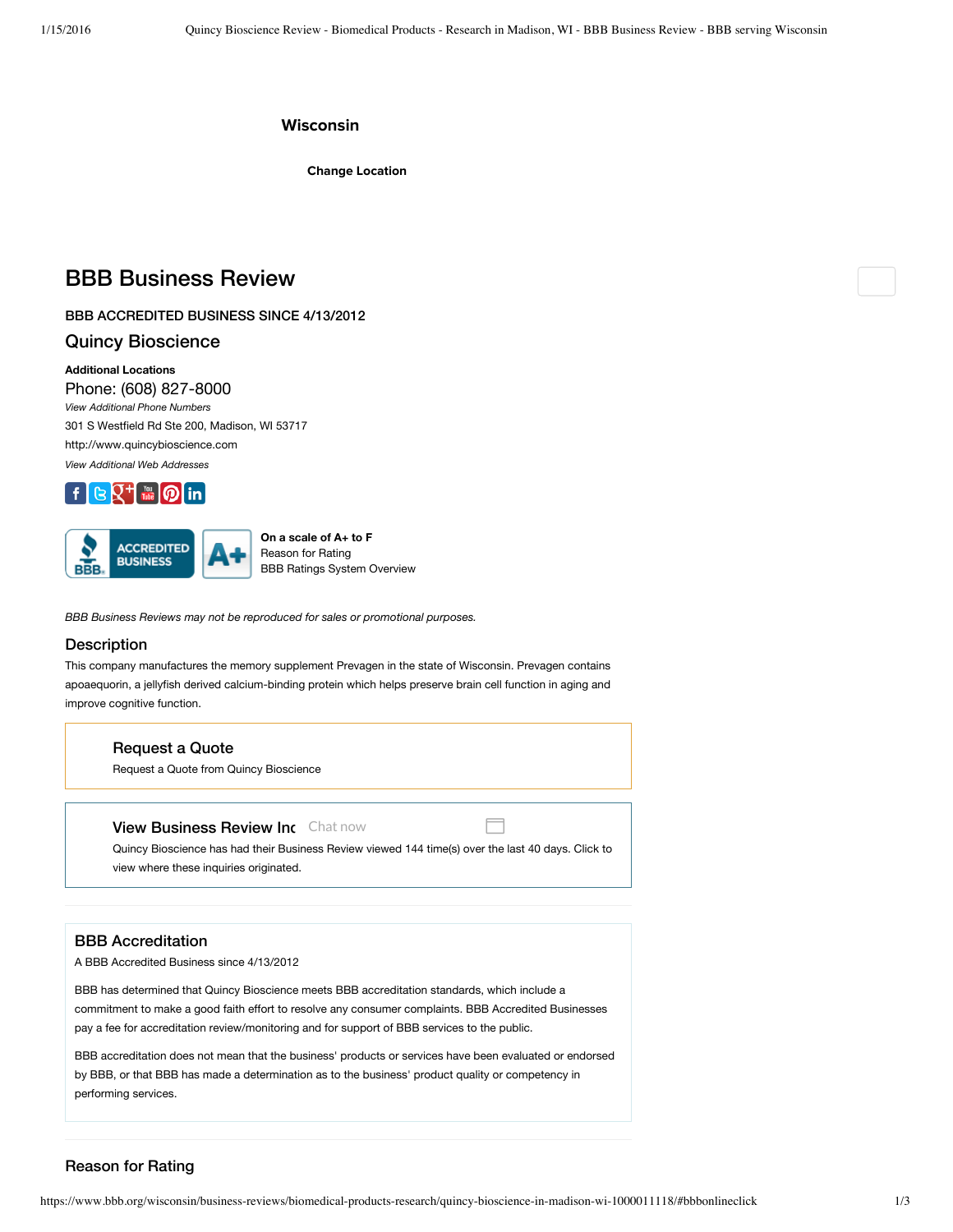BBB rating is based on 13 factors. Get the details about the factors considered.

Factors that *raised* the rating for Quincy Bioscience include:

Length of time business has been operating No complaints filed with BBB

# Customer Complaints Summary

0 complaints closed with BBB in last 3 years | 0 closed in last 12 months

| Complaint Type                   | <b>Total Closed Complaints</b> |
|----------------------------------|--------------------------------|
| Advertising/Sales Issues         | 0                              |
| <b>Billing/Collection Issues</b> | 0                              |
| Delivery Issues                  | 0                              |
| Guarantee/Warranty Issues        | 0                              |
| Problems with Product/Service    | 0                              |
| <b>Total Closed Complaints</b>   | 0                              |

Definitions | BBB Complaint Process | File a Complaint against Quincy Bioscience

# Customer Reviews Summary

Read customer reviews

0 Customer Reviews on Quincy Bioscience

| <b>Customer Experience</b>    | <b>Total Customer Reviews</b> |
|-------------------------------|-------------------------------|
| Positive Experience           | $\mathbf 0$                   |
| Neutral Experience            | $\mathbf 0$                   |
| Negative Experience           | 0                             |
| <b>Total Customer Reviews</b> | 0                             |

Read Customer Reviews | Submit a Customer Review | See Trends in Customer Reviews on Quincy Bioscience

# Government Actions

BBB knows of no government actions involving the marketplace conduct of Quincy Bioscience.

What government actions does BBB report on?

# Advertising Review

BBB has nothing to report concerning Quincy Bioscience's advertising at this time.

What is BBB Advertising Review?

# Additional Information

BBB file opened: February 07, 2012 Business started: 06/07/2004 in WI Business started locally: 06/07/2004 Business incorporated 07/08/2004 in WI

**Type of Entity**

Limited Liability Company (LLC)

#### **Business Management**

Mr. Michael Beaman, Chief Executive Officer

Mr. Todd Olson, Market Development Manager

Mr. Keith Thomsen, Chief Financial Officer

Mr. Mark Underwood , President